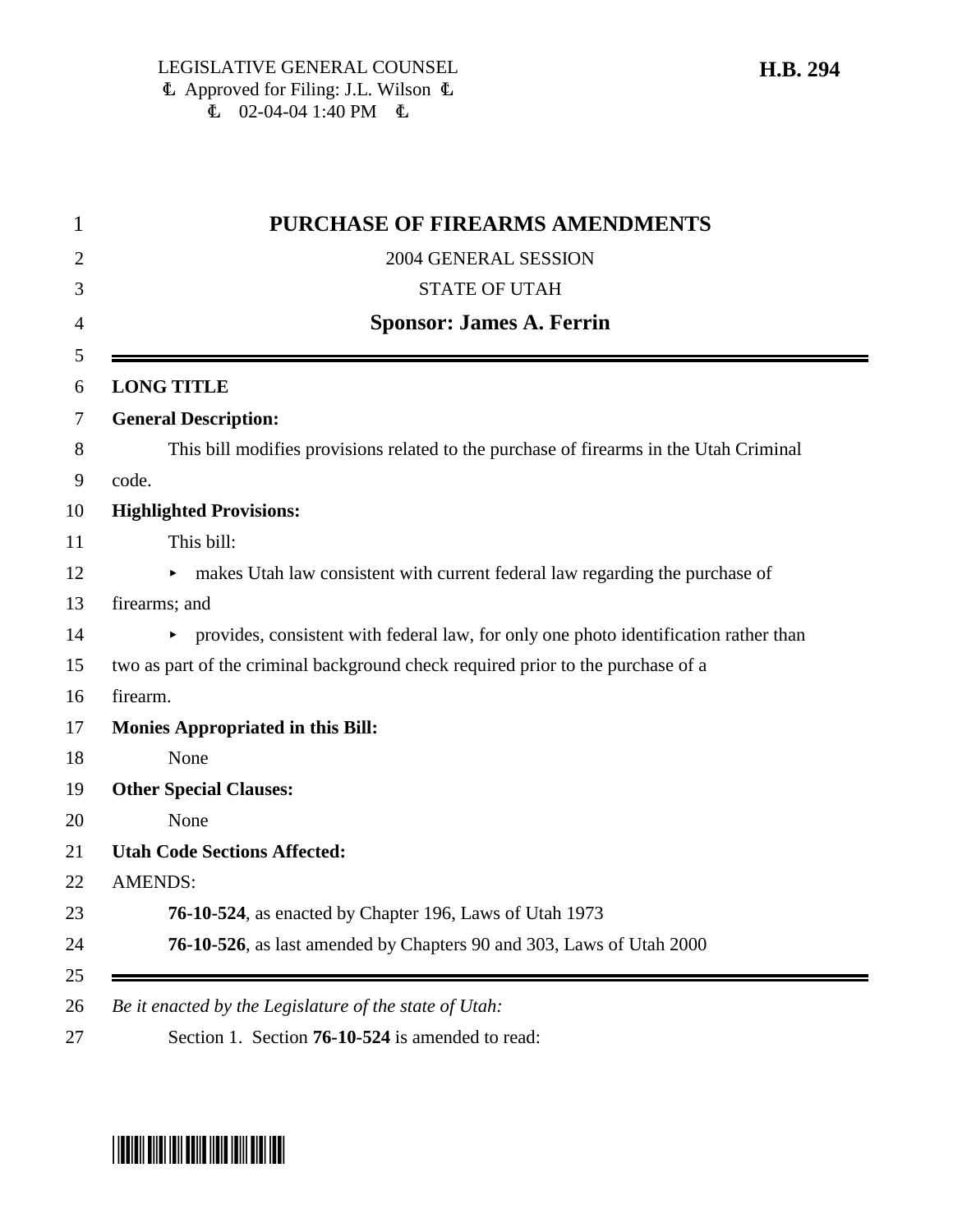**H.B. 294 02-04-04 1:40 PM**

| 28 | 76-10-524. Purchase of firearms pursuant to federal law.                                                                                                                                                                                                                                                                                                                                                                                                                                   |
|----|--------------------------------------------------------------------------------------------------------------------------------------------------------------------------------------------------------------------------------------------------------------------------------------------------------------------------------------------------------------------------------------------------------------------------------------------------------------------------------------------|
| 29 | This part will allow purchases of firearms and ammunition [by residents in contiguous]                                                                                                                                                                                                                                                                                                                                                                                                     |
| 30 | states] pursuant to [the Federal Fire Arms Gun Control Act of 1968, section 922, paragraph B,                                                                                                                                                                                                                                                                                                                                                                                              |
| 31 | no. 3] U.S.C. Title 18 Chapter 44 Sec. 922b(3).                                                                                                                                                                                                                                                                                                                                                                                                                                            |
| 32 | Section 2. Section <b>76-10-526</b> is amended to read:                                                                                                                                                                                                                                                                                                                                                                                                                                    |
| 33 | 76-10-526. Criminal background check prior to purchase of a firearm -- Fee --                                                                                                                                                                                                                                                                                                                                                                                                              |
| 34 | <b>Exemption for concealed firearm permit holders.</b>                                                                                                                                                                                                                                                                                                                                                                                                                                     |
| 35 | $(1)$ A criminal background check required by this section shall only apply to the                                                                                                                                                                                                                                                                                                                                                                                                         |
| 36 | purchase of a handgun until federal law requires the background check to extend to other                                                                                                                                                                                                                                                                                                                                                                                                   |
| 37 | firearms.                                                                                                                                                                                                                                                                                                                                                                                                                                                                                  |
| 38 | $(2)$ At the time that federal law extends the criminal background check requirement to                                                                                                                                                                                                                                                                                                                                                                                                    |
| 39 | other firearms, the division shall make rules to extend the background checks required under                                                                                                                                                                                                                                                                                                                                                                                               |
| 40 | this section to the other firearms.                                                                                                                                                                                                                                                                                                                                                                                                                                                        |
| 41 | $[\langle 3\rangle]$ (1) For purposes of this section, "valid permit to carry a concealed firearm" does                                                                                                                                                                                                                                                                                                                                                                                    |
| 42 | not include a temporary permit issued pursuant to Section 53-5-705.                                                                                                                                                                                                                                                                                                                                                                                                                        |
| 43 | $[\frac{4}{2}]$ (2) To establish personal identification and residence in this state for purposes of                                                                                                                                                                                                                                                                                                                                                                                       |
| 44 | this part, a dealer shall require $[\text{any person}]$ an individual receiving a firearm to present $[\cdot(\alpha)]$                                                                                                                                                                                                                                                                                                                                                                     |
| 45 | one photo identification on a form issued by a governmental agency of the state[; and].                                                                                                                                                                                                                                                                                                                                                                                                    |
| 46 | [(b) one other documentation of residence which must show an address identical to that                                                                                                                                                                                                                                                                                                                                                                                                     |
| 47 | shown on the photo identification form.]                                                                                                                                                                                                                                                                                                                                                                                                                                                   |
| 48 | $[\frac{5}{3}]$ (3) A criminal history background check is required for the sale of a firearm by a                                                                                                                                                                                                                                                                                                                                                                                         |
| 49 | licensed firearm dealer in the state.                                                                                                                                                                                                                                                                                                                                                                                                                                                      |
| 50 | $[(6)$ Any person] (4) (a) An individual, except a dealer, purchasing a firearm from a                                                                                                                                                                                                                                                                                                                                                                                                     |
| 51 | dealer shall consent in writing to a criminal background check, on a form provided by the                                                                                                                                                                                                                                                                                                                                                                                                  |
| 52 | division.                                                                                                                                                                                                                                                                                                                                                                                                                                                                                  |
| 53 | (b) The form shall $[also]$ contain the following information:                                                                                                                                                                                                                                                                                                                                                                                                                             |
| 54 | $\left[\frac{a}{a}\right]$ (i) the dealer identification number;                                                                                                                                                                                                                                                                                                                                                                                                                           |
| 55 | $[\langle \theta \rangle]$ (ii) the name and address of the [person] individual receiving the firearm;                                                                                                                                                                                                                                                                                                                                                                                     |
| 56 | $[\text{(-c)}]$ (iii) the date of birth, height, weight, eye color, and hair color of the [person]                                                                                                                                                                                                                                                                                                                                                                                         |
| 57 | individual receiving the firearm; and                                                                                                                                                                                                                                                                                                                                                                                                                                                      |
| 58 | $[\text{d} \cdot \text{d} \cdot \text{d} \cdot \text{d} \cdot \text{d} \cdot \text{d} \cdot \text{d} \cdot \text{d} \cdot \text{d} \cdot \text{d} \cdot \text{d} \cdot \text{d} \cdot \text{d} \cdot \text{d} \cdot \text{d} \cdot \text{d} \cdot \text{d} \cdot \text{d} \cdot \text{d} \cdot \text{d} \cdot \text{d} \cdot \text{d} \cdot \text{d} \cdot \text{d} \cdot \text{d} \cdot \text{d} \cdot \text{d} \cdot \text{d} \cdot \text{d} \cdot \text{d} \cdot \text{d} \cdot \text{$ |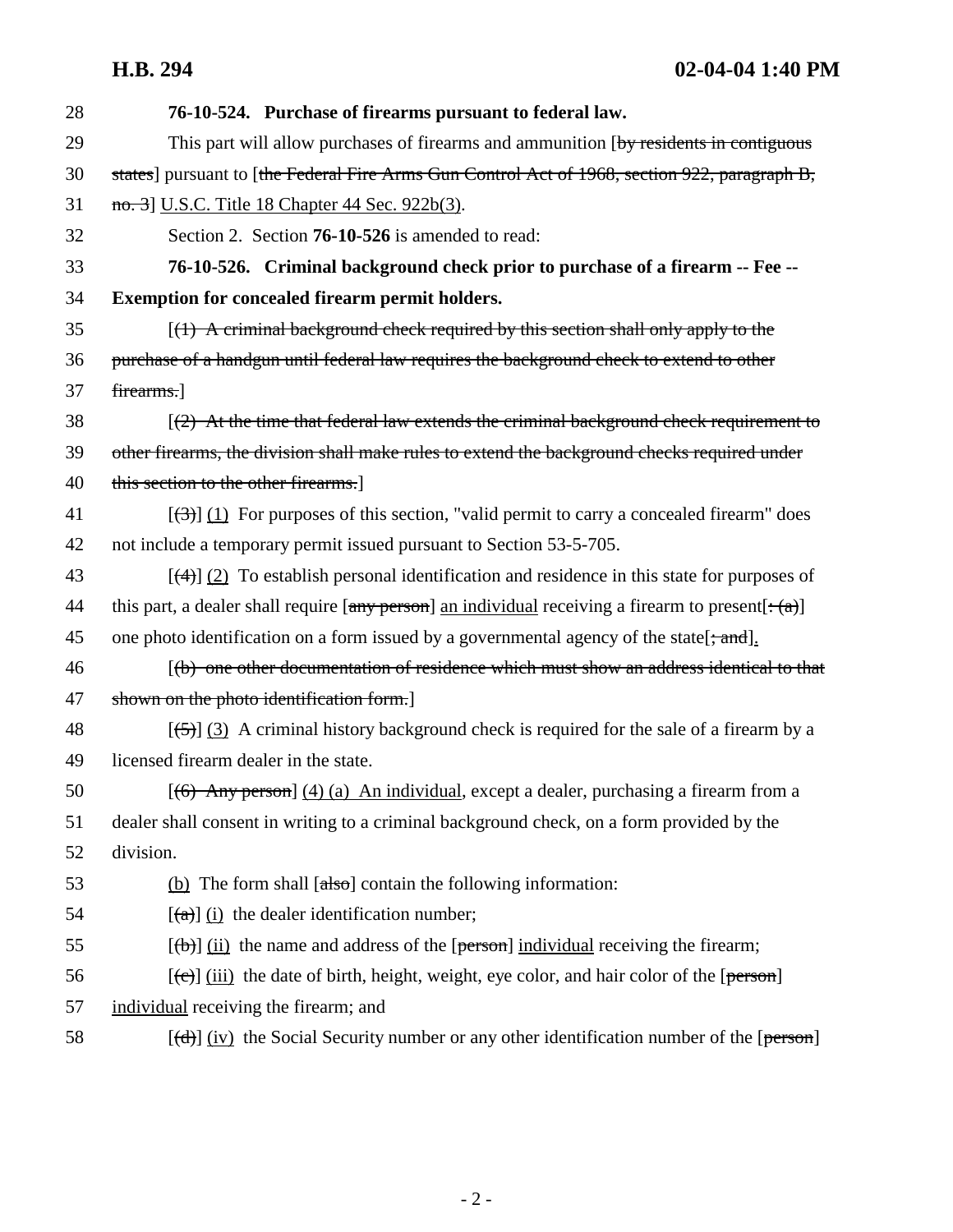**02-04-04 1:40 PM H.B. 294** 59 individual receiving the firearm. 60  $[\frac{7}{7}]$  (5) (a) The dealer shall send the form required by Subsection  $[\frac{6}{7}]$  (4) to the 61 division immediately upon its completion. 62 (b) No dealer shall sell or transfer any firearm to [any person] an individual until the 63 dealer has provided the division with the information in Subsection  $[(6)]$  (4) and has received 64 approval from the division under Subsection  $(\theta)$  (7). 65  $[(8)]$  (6) The dealer shall make a request for criminal history background information 66 by telephone or other electronic means to the division and shall receive approval or denial of 67 the inquiry by telephone or other electronic means. 68  $\left[\left(\frac{9}{2}\right)\right]$  (7) When the dealer calls for or requests a criminal history background check, the 69 division shall: 70 (a) review the criminal history files, including juvenile court records, to determine if 71 the [person] individual is prohibited from purchasing, possessing, or transferring a firearm by 72 state or federal law; 73 (b) inform the dealer that: 74 (i) the records indicate the  $[person]$  individual is so prohibited; or 75 (ii) the [person] individual is approved for purchasing, possessing, or transferring a 76 firearm; 77 (c) provide the dealer with a unique transaction number for that inquiry; and 78 (d) provide a response to the requesting dealer during the call for a criminal 79 background, or by return call, or other electronic means, without delay, except in case of 80 electronic failure or other circumstances beyond the control of the division, the division shall 81 advise the dealer of the reason for the delay and give the dealer an estimate of the length of the 82 delay. 83  $\left[\frac{10}{10}\right]$  (8) (a) The division shall not maintain any records of the criminal history 84 background check longer than 20 days from the date of the dealer's request if the division 85 determines that the [person] individual receiving the gun is not prohibited from purchasing, 86 possessing, or transferring the firearm under state or federal law. 87 (b) However, the division shall maintain a log of requests containing the dealer's 88 federal firearms number, the transaction number, and the transaction date for a period of 12 89 months.

- 3 -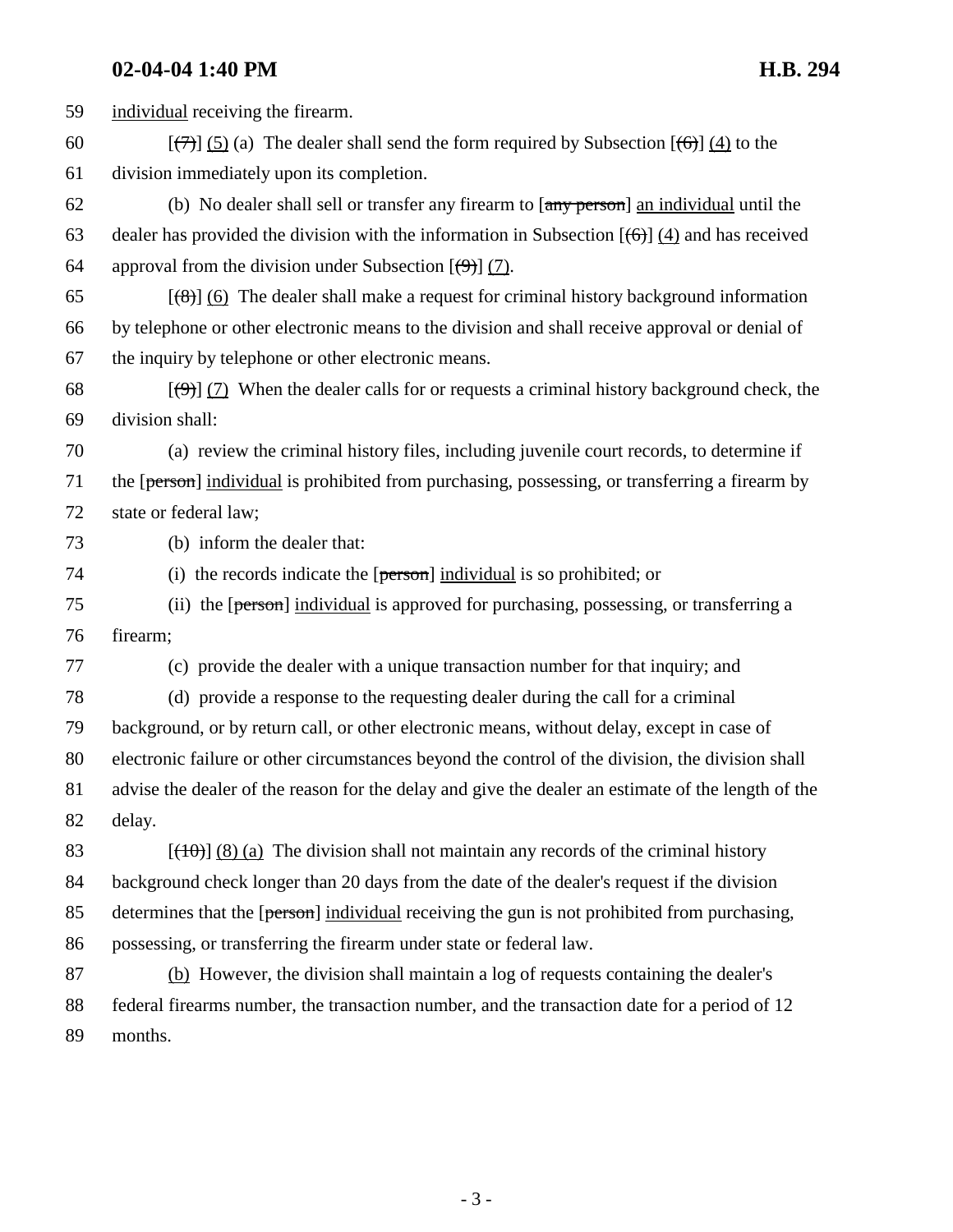## **H.B. 294 02-04-04 1:40 PM**

| 90  | $[$ (4+)] (9) If the criminal history background check discloses information indicating          |
|-----|--------------------------------------------------------------------------------------------------|
| 91  | that the [person] individual attempting to purchase the firearm is prohibited from purchasing,   |
| 92  | possessing, or transferring a firearm, the division shall inform the law enforcement agency in   |
| 93  | the jurisdiction where the person resides.                                                       |
| 94  | $[(12)$ (10) If $\alpha$ person] an individual is denied the right to purchase a firearm under   |
| 95  | this section, the [person] individual may review his criminal history information and may        |
| 96  | challenge or amend the information as provided in Section 53-10-108.                             |
| 97  | $[(13)$ ] (11) The division shall make rules as provided in Title 63, Chapter 46a, Utah          |
| 98  | Administrative Rulemaking Act, to ensure the identity, confidentiality, and security of all      |
| 99  | records provided by the division pursuant to this part are in conformance with the requirements  |
| 100 | of the Brady Handgun Violence Prevention Act, Pub. L. No. 103-159, 107 Stat. 1536 (1993).        |
| 101 | $[\frac{14}{12}]$ (12) (a) (i) All dealers shall collect a criminal history background check fee |
| 102 | which is $$7.50$ .                                                                               |
| 103 | (ii) This fee remains in effect until changed by the division through the process under          |
| 104 | Section 63-38-3.2.                                                                               |
| 105 | (b) $(i)$ The dealer shall forward at one time all fees collected for criminal history           |
| 106 | background checks performed during the month to the division by the last day of the month        |
| 107 | following the sale of a firearm.                                                                 |
| 108 | (ii) The division shall deposit the fees in the General Fund as dedicated credits to cover       |
| 109 | the cost of administering and conducting the criminal history background check program.          |
| 110 | $[(15)$ A person] (13) An individual with a concealed firearm permit issued pursuant to          |
| 111 | Title 53, Chapter 5, Part 7, Concealed Weapon Act, shall be exempt from the background           |
| 112 | check and corresponding fee required in this section for the purchase of a firearm if:           |
| 113 | (a) the [person] individual presents his concealed firearm permit to the dealer prior to         |
| 114 | purchase of the firearm; and                                                                     |
| 115 | (b) the dealer verifies with the division that the [person's] individual's concealed             |
| 116 | firearm permit is valid.                                                                         |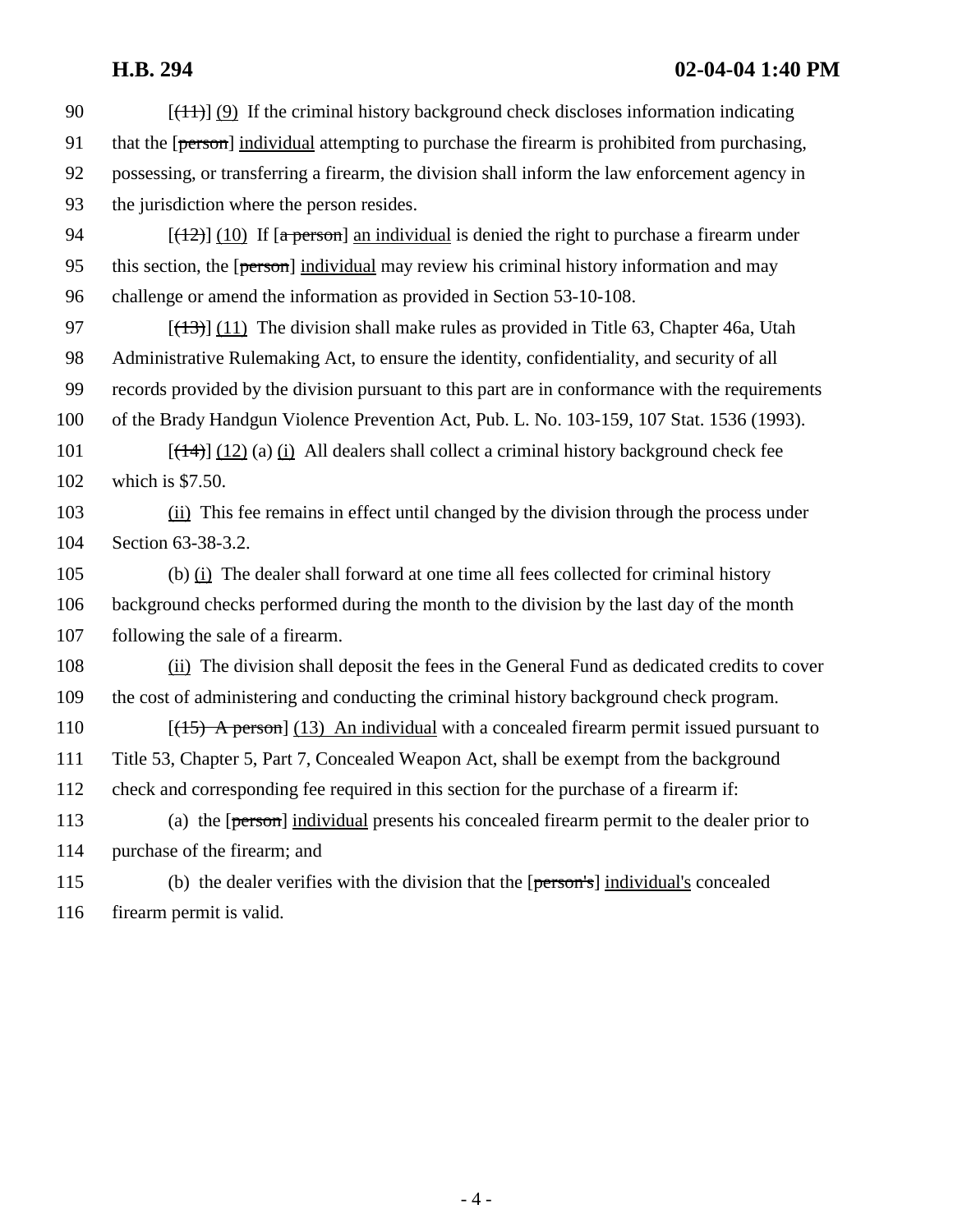-

#### **Legislative Review Note as of 2-2-04 2:27 PM**

A limited legal review of this legislation raises no obvious constitutional or statutory concerns.

**Office of Legislative Research and General Counsel**